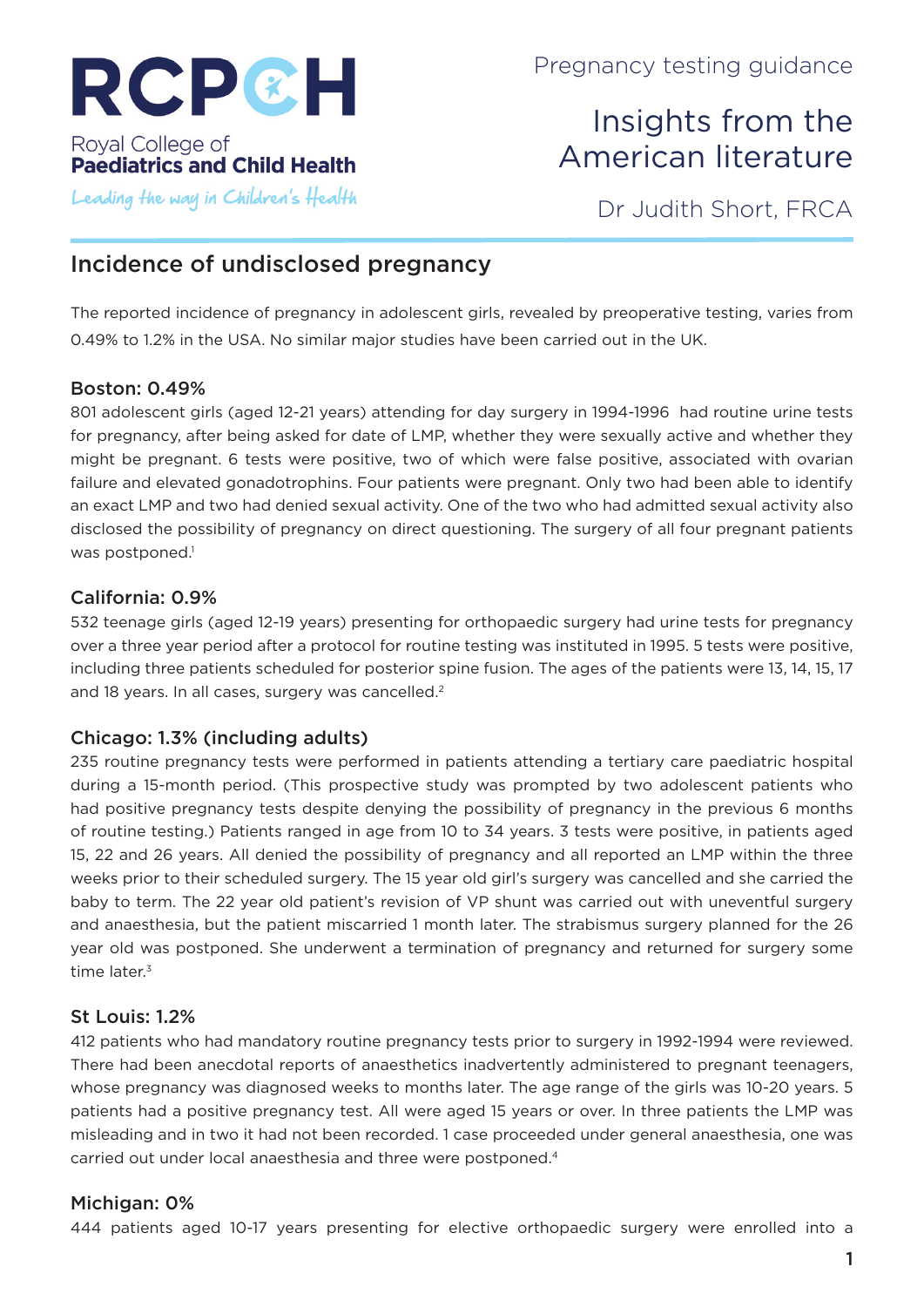prospective study. They were educated about the potential risks of anaesthetics to the fetus and questioned about the possibility of pregnancy. Urine testing for pregnancy was also carried out routinely. 8 patients stated that there was a possibility they could be pregnant. No tests were positive. One was indeterminate, but the patient had been anaesthetised prior to the test result being available. The patient was subsequently confirmed not to be pregnant. Seven families were offended by the policy of routine testing. The authors conclude that history may be reliable in excluding pregnancy in some adolescent populations. However they advocate extremely robust history taking, including education of the potential fetal risks of anaesthesia, and questioning in the absence of parents.<sup>5</sup>

## Further studies in adult patients are helpful

### Chicago: 0.3%

A prospective study identified all women of childbearing potential presenting for elective ambulatory surgery and tested them routinely for pregnancy. Of 2056 patients, 7 had previously unrecognised pregnancies. All patients postponed their procedure. All of the patients had denied the possibility of pregnancy during preoperative assessment. Tests cost \$9.80 per patient - \$2879 per pregnancy detected.<sup>6</sup>

### New York: 0.15%

Routine preoperative pregnancy testing was implemented prior to elective orthopaedic surgery. In the first year, 2588 patients were tested and there were 5 positive results resulting in cancellation of surgery. Of these five, three were previously unrecognised pregnancies, one was an unrecognised asymptomatic ectopic pregnancy and one was a false-positive result in a perimenopausal woman. There were three further weak positive results in perimenopausal women, whose subsequent serum hCG tests were negative. Each test cost \$5.03 – \$3273 for each true positive result. The numberneeded-to-treat to detect one true positive result is 647.7

### Controversies and discussions surrounding pregnancy testing

### The USA context

Statistics regarding teenage pregnancy suggest that one of every ten women between 15 and 19 years of age becomes pregnant every year in the USA.<sup>8</sup> 95% of these pregnancies are unplanned. The average age of first sexual intercourse for American teenage girls is 15.2 years.<sup>9</sup> It is felt, therefore, that determining the pregnancy status of a female teenager during the preoperative evaluation is essential.<sup>2</sup> However, pregnancies in children aged 14 years and younger constitute only 2.7% of all pregnancies in adolescents and 60% of those pregnancies are terminated.<sup>8</sup> It has been suggested that it is reasonable to apply routine testing only to patients aged 15 years and older.<sup>4</sup>

### The American Society of Anesthesiologists' (ASA) view

The ASA Task Force on preoperative testing developed a policy addressing unrecognised pregnancy, to optimise patient safety, improve risk management and improve informed decision making. This publication reported that 88% consultants and 78% ASA members agreed that pregnancy testing should be carried out in selected populations only, with only 7% of consultants and 17% ASA members agreeing that routine testing was appropriate.<sup>10</sup> The policy recommended the following:

'*Preanesthesia Pregnancy Testing. The Task Force recognizes that a history and physical*  examination may be insufficient for identification of early pregnancy. Pregnancy testing may *be considered for all female patients of childbearing age. Clinical characteristics to consider include an uncertain pregnancy history or a history suggestive of current pregnancy*.'10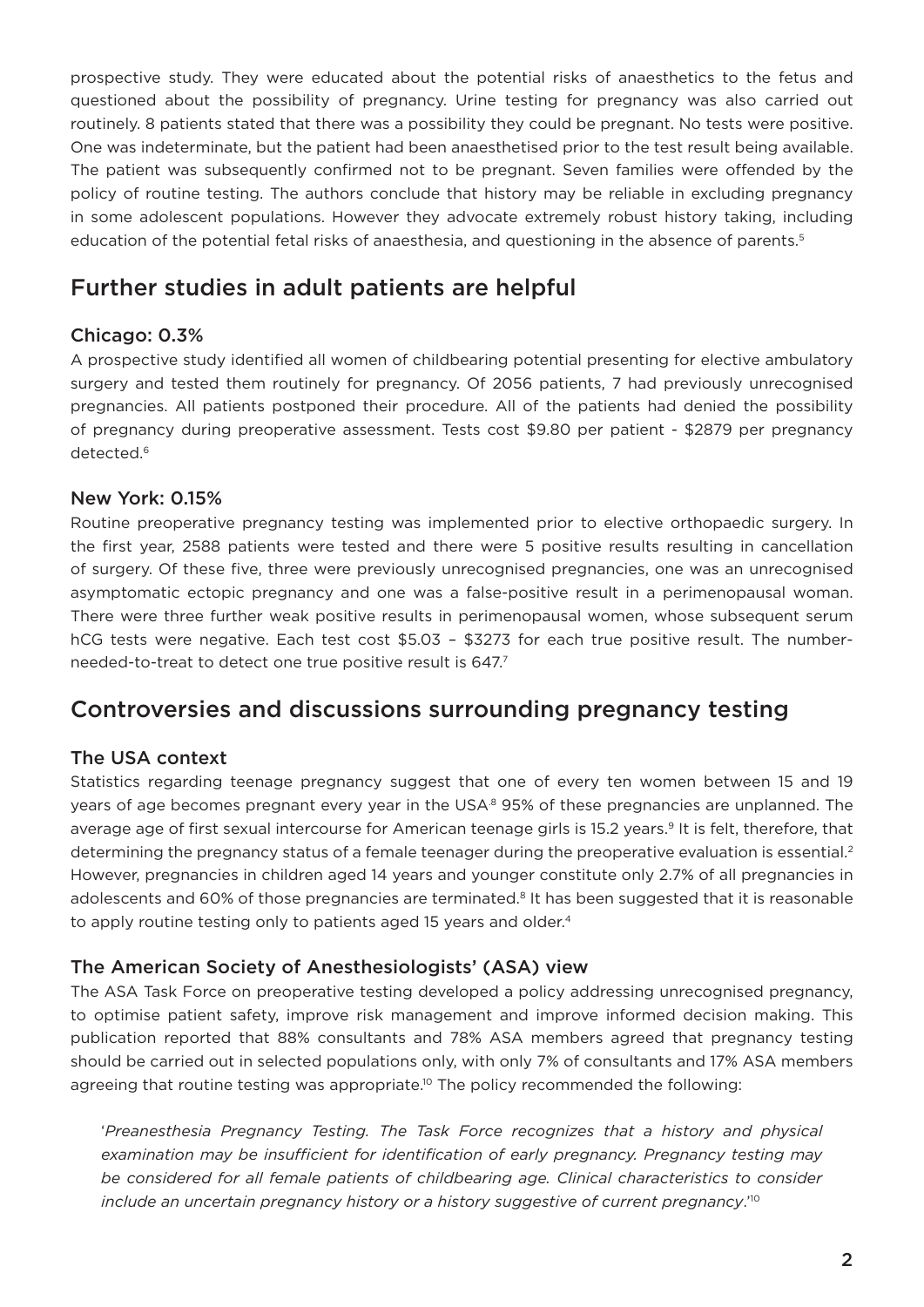This policy was amended, with regard to routine preanaesthesia pregnancy testing in 2003, with the following statement:

*'The Task Force recognises that patients may present for anesthesia with early undetected pregnancy. The Task Force believes that the literature is inadequate to inform patients or physicians on whether anesthesia causes harmful effects on early pregnancy. Pregnancy testing may be offered to female patients of childbearing age and for whom the result would alter the patient's management.*' 11

In a further document in 2008, the ASA states that:

'*No routine\* laboratory or diagnostic screening† test is necessary for the preanesthetic evaluation of patients.*' (\* Routine refers to a policy of performing a test or tests without regard to clinical indications in an individual patient. † Screening means efforts to detect disease in unselected populations of asymptomatic patients.)12

It is acknowledged in the ASA policy that the detection of early pregnancy on preoperative testing leads to changes in clinical management, delay or cancellation of surgery in 100% of cases.

### Pregnancy loss

The rate of spontaneous loss of pregnancy has been reported as 31%, with 22% pregnancies ending before they have become clinically detectable.<sup>13</sup> If a pregnancy is lost, or a baby is born with a congenital abnormality following an exposure to anaesthesia or surgery, it is therefore difficult to establish a clear cause and effect relationship, but the tendency will be to ascribe a causative role to the anaesthesia and surgery. From a risk management perspective, this is a situation best avoided. In the paper by Kahn et al, two patients whose operations were cancelled due to a positive preoperative pregnancy test went on to have spontaneous miscarriages, which may well have been blamed on the surgery if it had proceeded. A further patient chose to have the pregnancy terminated, and it is argued that the routine preoperative test allowed her to make the difficult decision earlier in the pregnancy, without the added complexity of a recent exposure to anaesthesia and surgery. A fourth patient had an ectopic pregnancy, and the early detection not only prevented potential morbidity complicating the recovery from orthopaedic surgery, but also allowed the ectopic pregnancy to be treated before it became symptomatic or ruptured.<sup>7</sup>

## Patient history

Several references comment on the unreliability of patient history in determining the possibility of early pregnancy<sup>1,3,4,14,15</sup> although one paper reported above felt that education and careful questioning may allow selective testing.<sup>5</sup> Unmarried teenagers are especially unwilling or unable to report accurately their history of sexual activity, last menstrual period or possible pregnancy and teenagers may be reluctant to disclose pregnancy until the physical signs are obvious.<sup>16</sup> It may also be very difficult to question teenagers about sensitive issues in the presence of their parents.

## Consent for testing

Publication of the studies quoted above revealed confusion and controversy about the ethics of pregnancy testing without explicit and specific informed consent. In some States, the general surgical consent is valid for all preoperative testing except for HIV testing.<sup>3</sup> Two surveys of clinical practice demonstrate the variability in the clinical practice of preoperative pregnancy testing for both adult and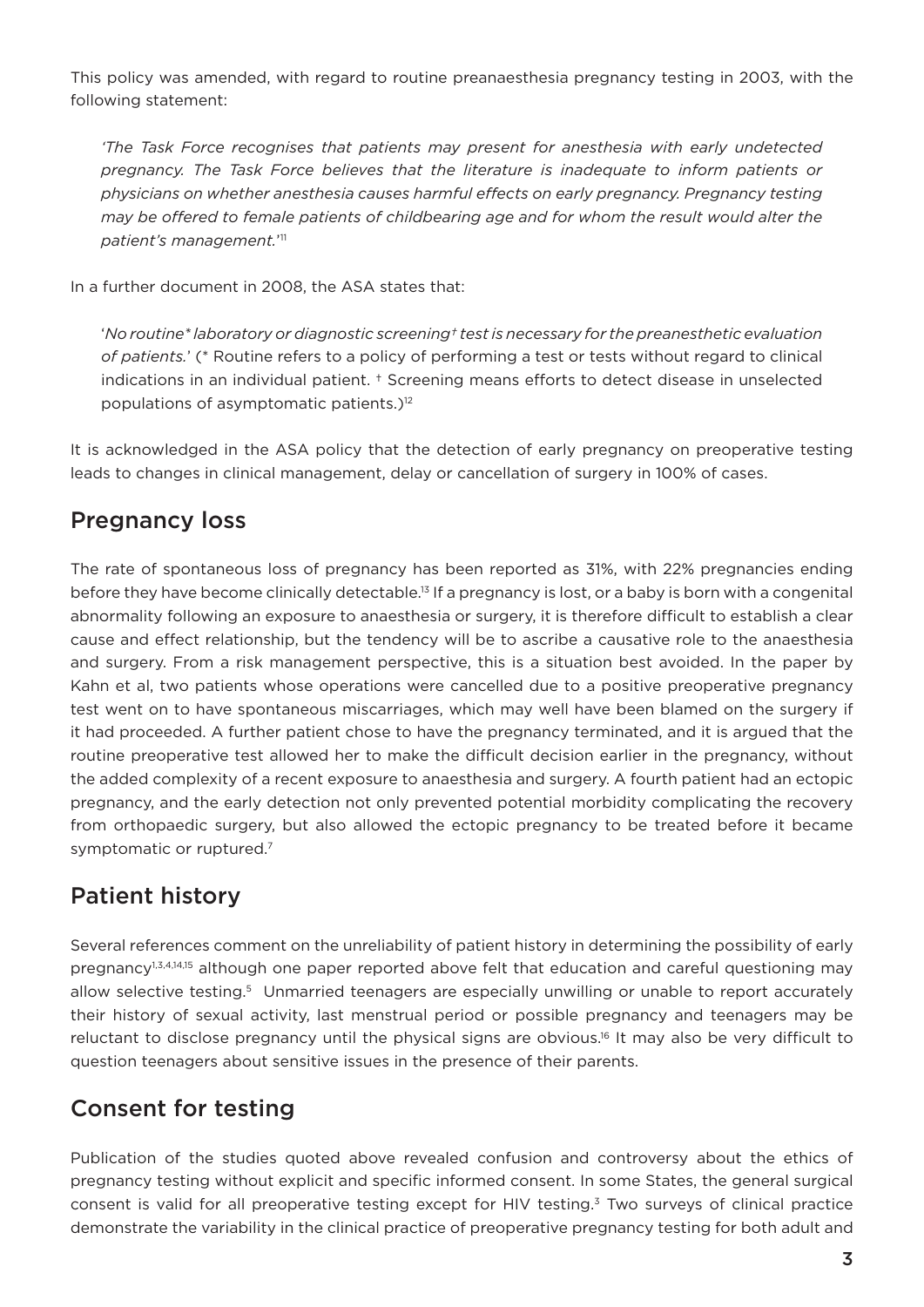paediatric patients.17,18 There is also much variability in the processes in place for informing adolescent patients of a positive result and action taken with regard to the possibility of child abuse.<sup>17</sup> A review of medical ethics and legal standards challenged the view that pregnancy testing could be considered part of a routine admission protocol without the need for specific informed consent. Mandatory testing is considered an intrusion into the patients' rights of personal autonomy, and it is argued that the potential for double standards exists, if a routine testing policy is applied to adolescents where more selective testing might be undertaken in adult patients. This discrepancy is inappropriate when the ability to consent may be determined more by capacity and competence than by age alone.<sup>19</sup> Other authors argue that the clinical and medico-legal implications of an unrecognised pregnancy in a surgical patient make it unethical not to test.<sup>20</sup> It has, however, been argued that asking for explicit consent for pregnancy testing also poses ethical dilemmas. A patient's refusal may be considered as important as a positive test result, as it may indicate an acknowledgement of the possibility of pregnancy. In addition, the request for consent places the adolescent patient in a situation whereby her acceptance or refusal of a pregnancy test carries implications concerning her sexual activity. It is argued that the main issue is that adolescent patients presenting for surgery may be pregnant and that it would be inappropriate to subject a fetus to the possible hazards of anaesthetics, antibiotics, radiographic and operative procedures without due consideration.21

## Cost of testing

In the article on ethics and legal standards, the concept of 'Distributive Justice' is discussed.<sup>19</sup> It is questioned whether the routine preoperative screening of adolescent girls for undetected pregnancy can be supported as an acceptable use of health care resources. The cost of an individual test may be small, but overall costs become significant when applied to every adolescent girl presenting for surgery. It is suggested that the evidence for risk to the patient or pregnancy is small from exposing an undetected pregnancy to anaesthesia, and the authors state that 'it has been known for some time that the performance of "routine" preoperative laboratory testing yields few results that have useful implications for anesthesia or surgery. In the absence of specific indications, such tests contribute little to patient care.' An alternative view suggests that there may be considerable costs associated with the absence of pregnancy testing, in terms of the emotional cost to a patient who loses a child through miscarriage after surgery, or who unnecessarily exposes her child to anaesthetic drugs, and in terms of the risk of litigation if a pregnant teenager undergoes anaesthesia and surgery without a preoperative test.

## Reliability of pregnancy tests

Urine pregnancy tests are not 100% sensitive or specific, and yet they form the basis of preoperative testing. False negative results may occur until week 5 of pregnancy, with the possibility that anaesthesia and surgery may have taken place before the pregnancy becomes detectable. Quantitative serum tests may be more sensitive, but are more likely to yield false positive results in patients with quiescent gestational trophoblastic disease, or in pregnancies that fail before week 6 due to ineffective implantation or immune interactions. It is suggested that a patient with a positive test should not be told immediately by an anaesthesia provider that she is pregnant, but that a gynaecologist should discuss the result. In addition, when decisions about anaesthesia and surgery are dependant on the results of preoperative pregnancy tests, the inherent uncertainty about the results should be taken into account.<sup>22</sup>

In summary, opinion is divided in the USA on the value of routine testing for pregnancy in preoperative adolescent girls, but there is general acknowledgement that such patients may be pregnant and that it would generally be considered unwise to proceed with surgery in that circumstance.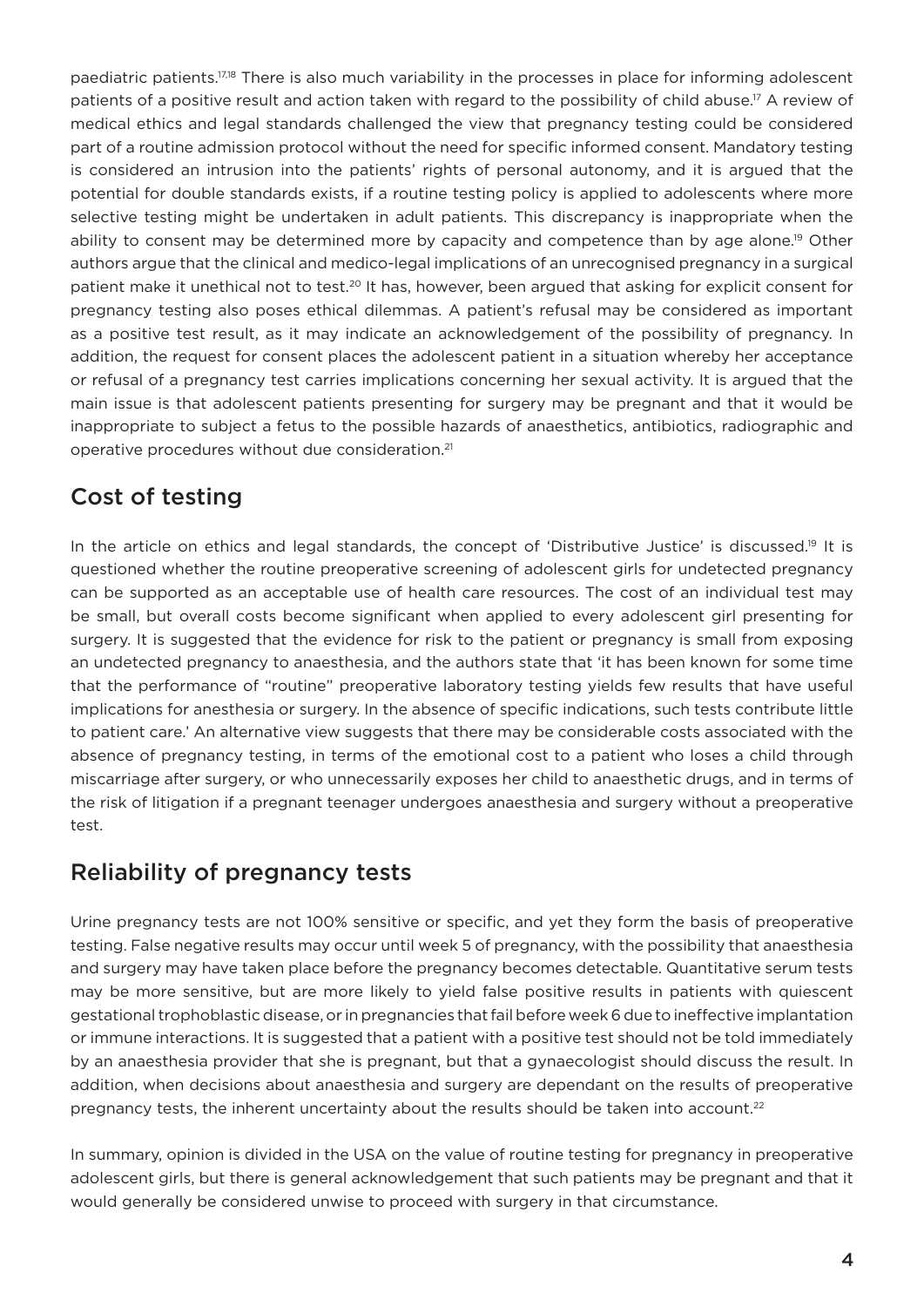## Arguments for routine preoperative testing

- • lack of reliability of patient history
- the potential for fetal injury or loss
- maternal complications related to the physiological changes of pregnancy
- the cost of liability if fetal and/or maternal injury occurred during an elective surgical procedure.
- the avoidance of awkwardness regarding patient questioning about sexual activity and the implications of refusal of consent for testing
- studies indicate that in the absence of routine testing, early pregnancies will be missed

## Arguments against routine testing

- a lack of demonstrated cost-effectiveness
- the low yield of positive results in this population
- the perceived reliability of patient history
- the possibility of angering the patient and/or parents
- the unclear relationship between a single anaesthetic exposure and harm to either mother or fetus
- ethical and legal concerns regarding pregnancy testing, particularly in minors
- the need to obtain consent for testing from every eligible patient
- the possibility of a false-positive result